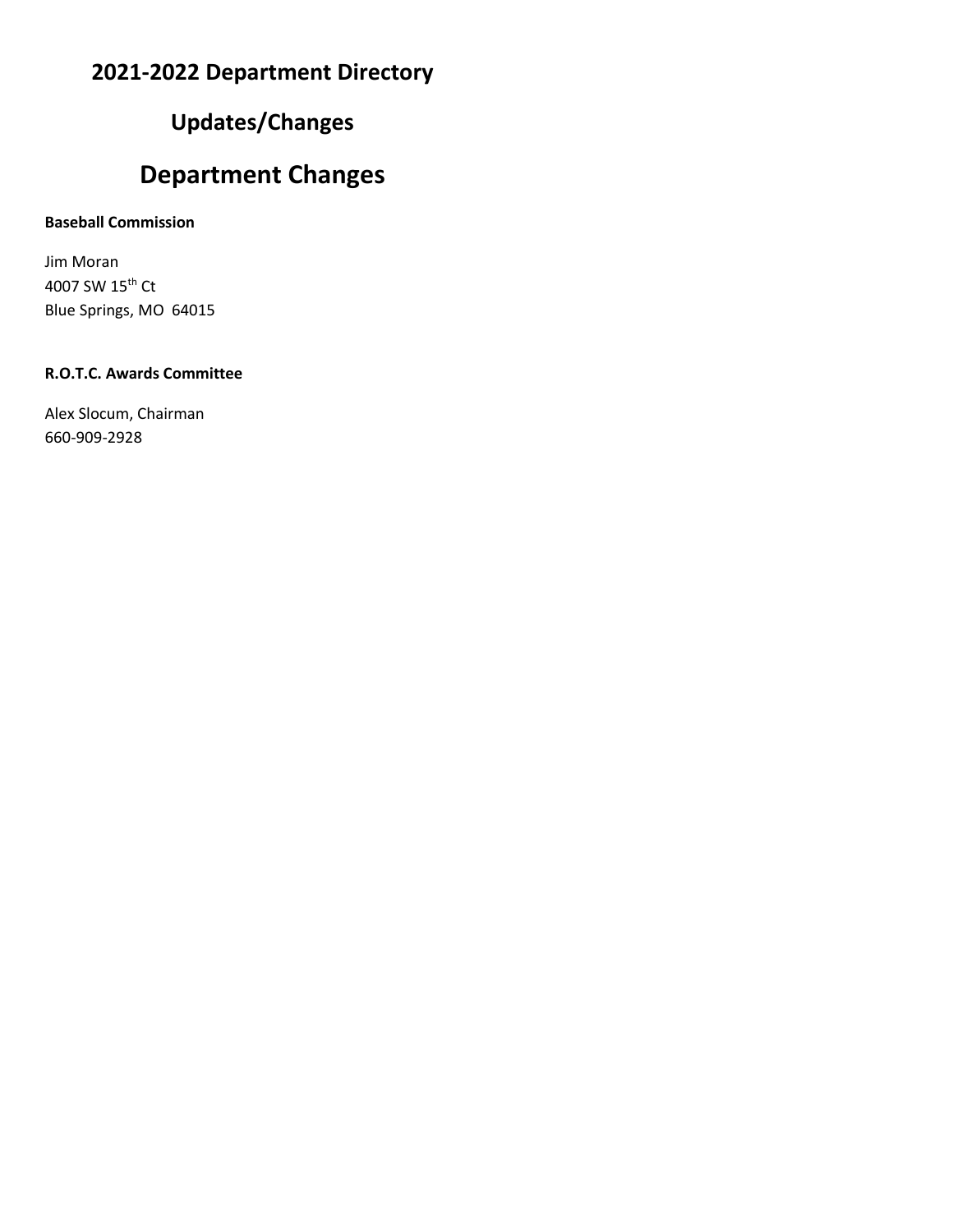# **1 st District**

### **Updates/Changes**

**Monroe County Post 221 Monroe 21/56**

Meet @ Paris Senior Center Paris, MO 65275 Dues \$40.00 meet 1<sup>st</sup> Wednesday @ 5:00 pm  **Commander/Adjutant** Terry McCameron PO Box 179 Paris, MO 65275 (573) 931-1239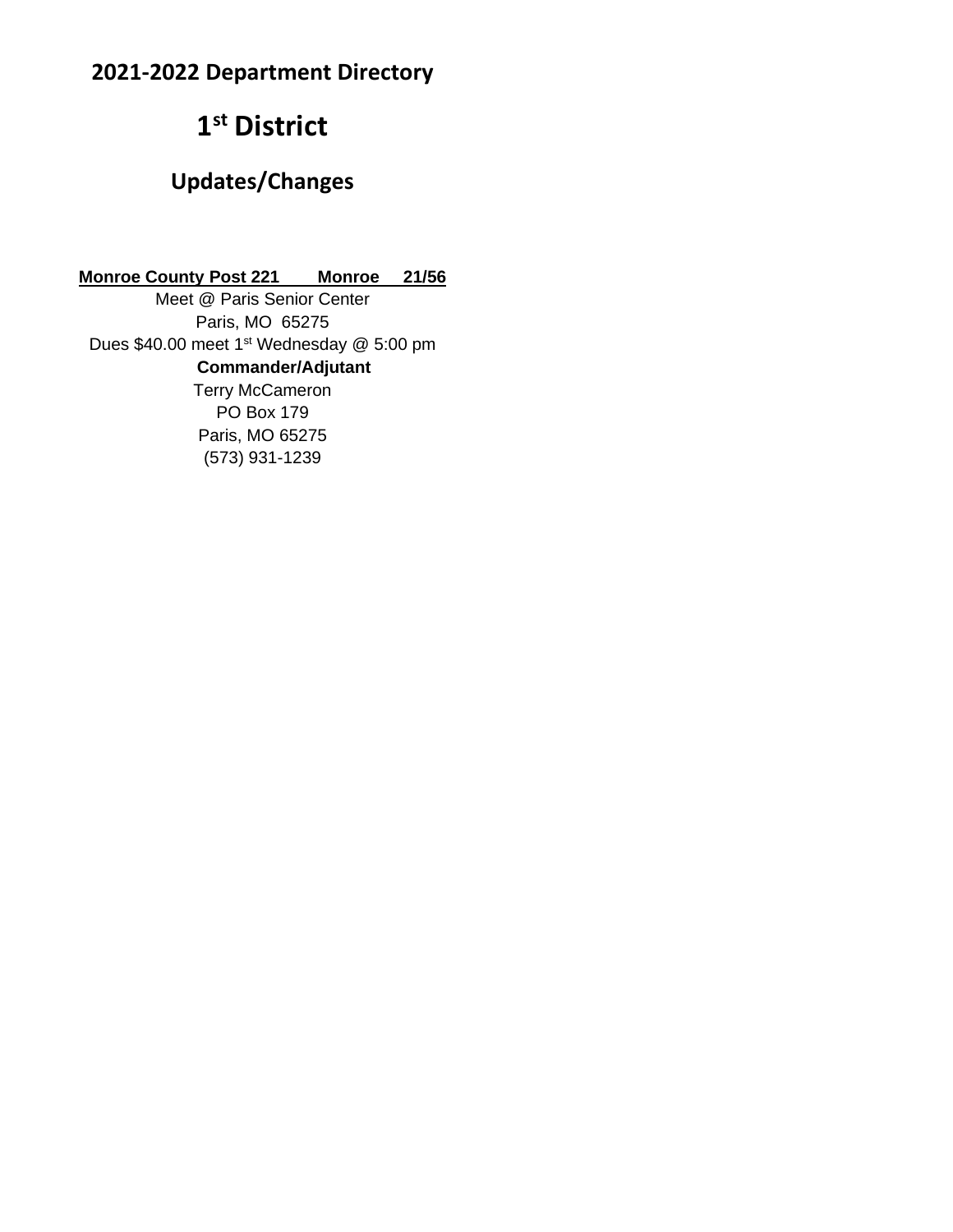# **2 nd District**

**Updates/Changes**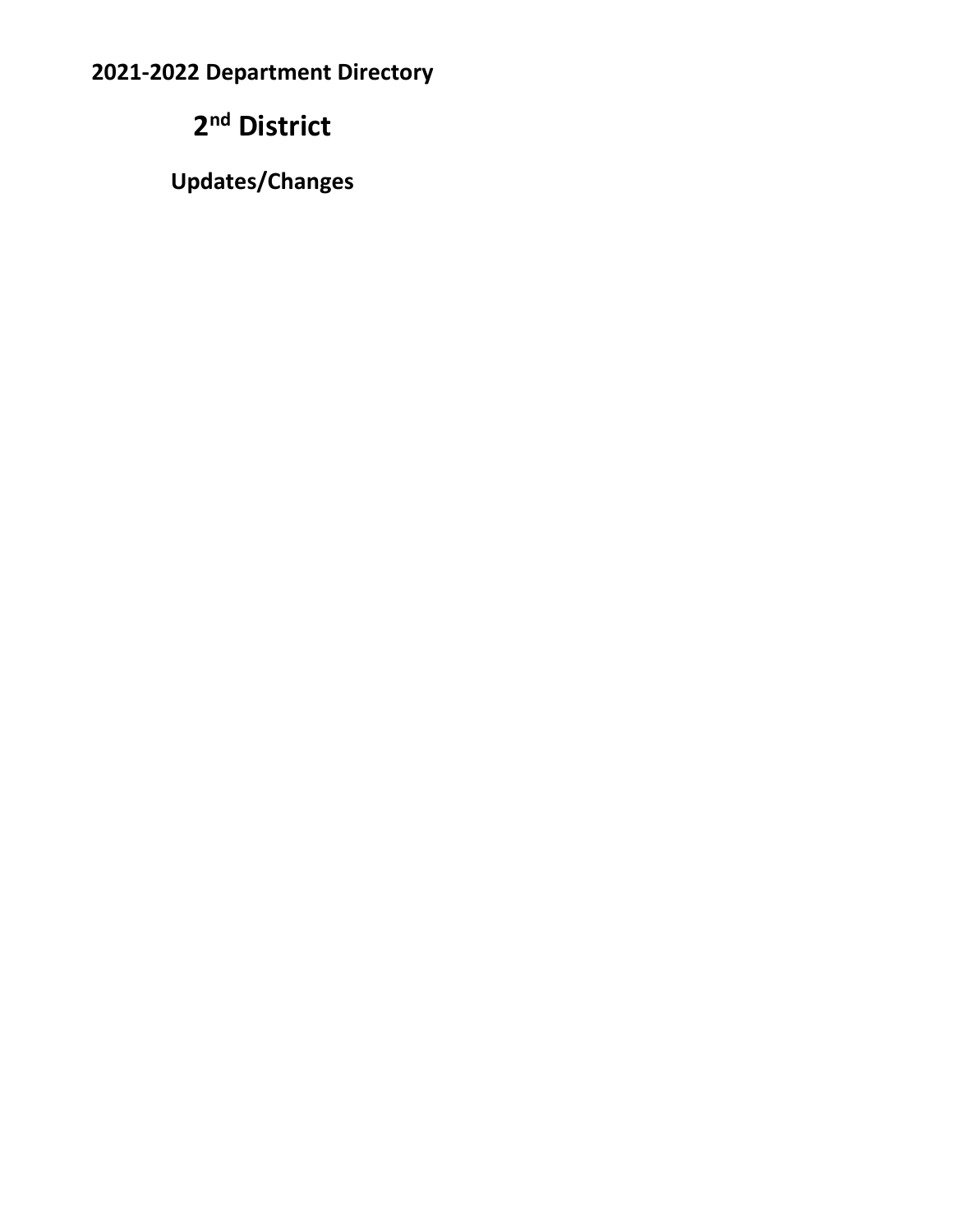# **3 rd District**

### **Updates/Changes**

#### **Eagleville Memorial Post 56 Harrison 21/20**

Eagleville City Hall 10028 10<sup>th</sup> St Eagleville, MO 64442 (660) 867-3110 Dues \$35.00 meet 3rd Thursday @ 12:30 pm **New Commander** Don Blessing 25237 E State Hwy N Eagleville, MO 64442 660-867-3168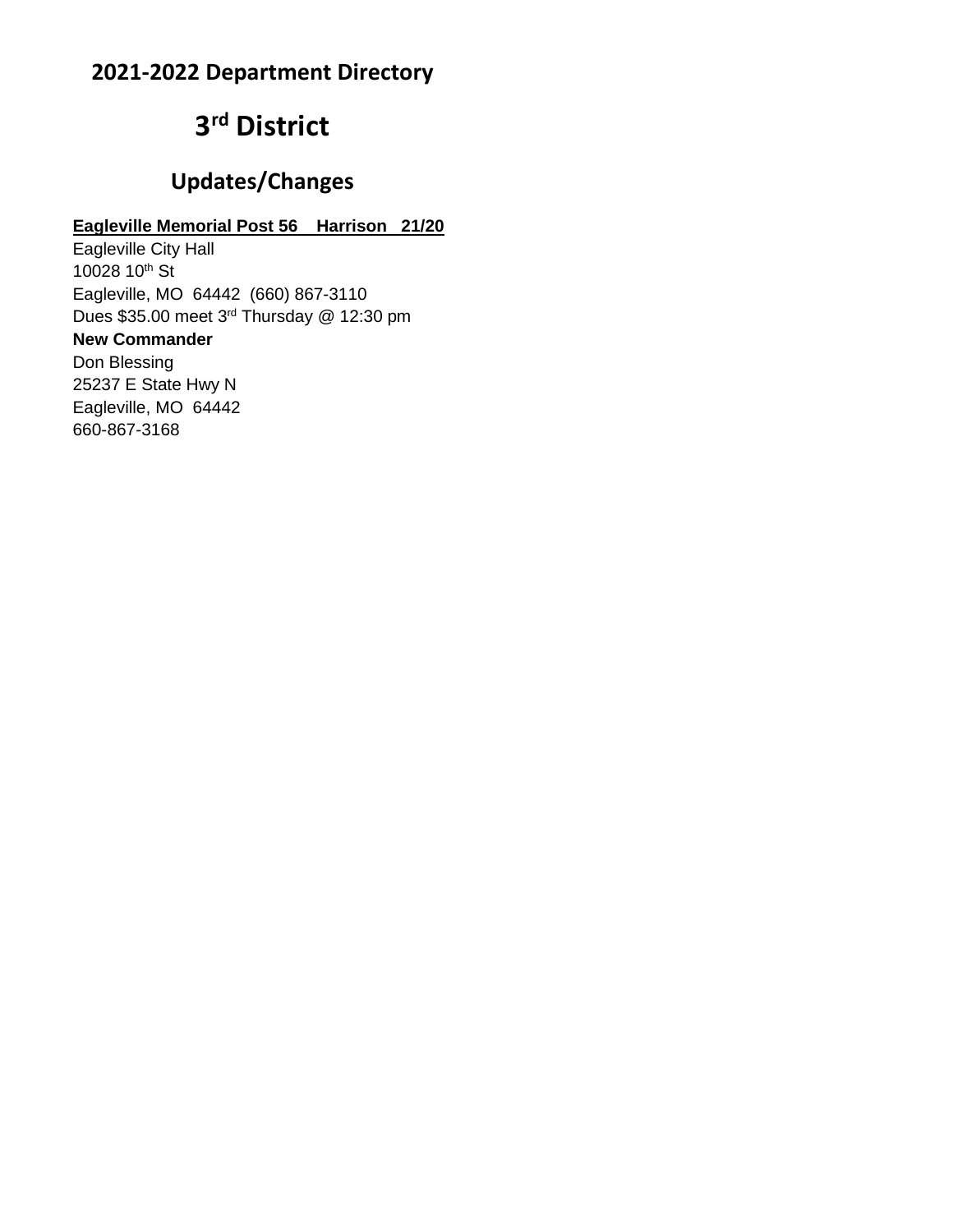# **4 th District**

## **Updates/Changes**



 120 Main St. Burlington Junction, MO 64428 Dues \$35.00 meet 3<sup>rd</sup> Thursday @ 7:00 pm

| Commander                     | <b>Adjutant</b>   |
|-------------------------------|-------------------|
| Justin W. Plymell             | Joel M.           |
| McGinness                     |                   |
| 328 N Ballard                 | 18672 US          |
| <b>Hwy 71</b>                 |                   |
| Burlington Junction MO, 64428 | <b>Burlington</b> |
| Junction, MO 64428            |                   |
| (660) 215-0939                | $(816)$ 244-      |
| 4100                          |                   |
| plymell@hotmail.com           |                   |
| jmcginness23@hotmail.com      |                   |
|                               |                   |

#### **Daniel-Shafer Post 445 Platte 21/25**



503 Belt St Edgerton, MO 64444 Dues \$40.00 meet 1<sup>st</sup> Saturday @ 10 AM

| <b>Commander</b>       | Adjutant             |
|------------------------|----------------------|
| Angelia Harper         | <b>Tina Shaginaw</b> |
| 402 4th St             | 2617 Duncan          |
| Camden Point, MO 64018 | St Joseph, MO 64507  |
| (816) 596-6444         | (816) 294-7259       |
| Ailegna5@gmail.com     | tshaqinaw@qmail.com  |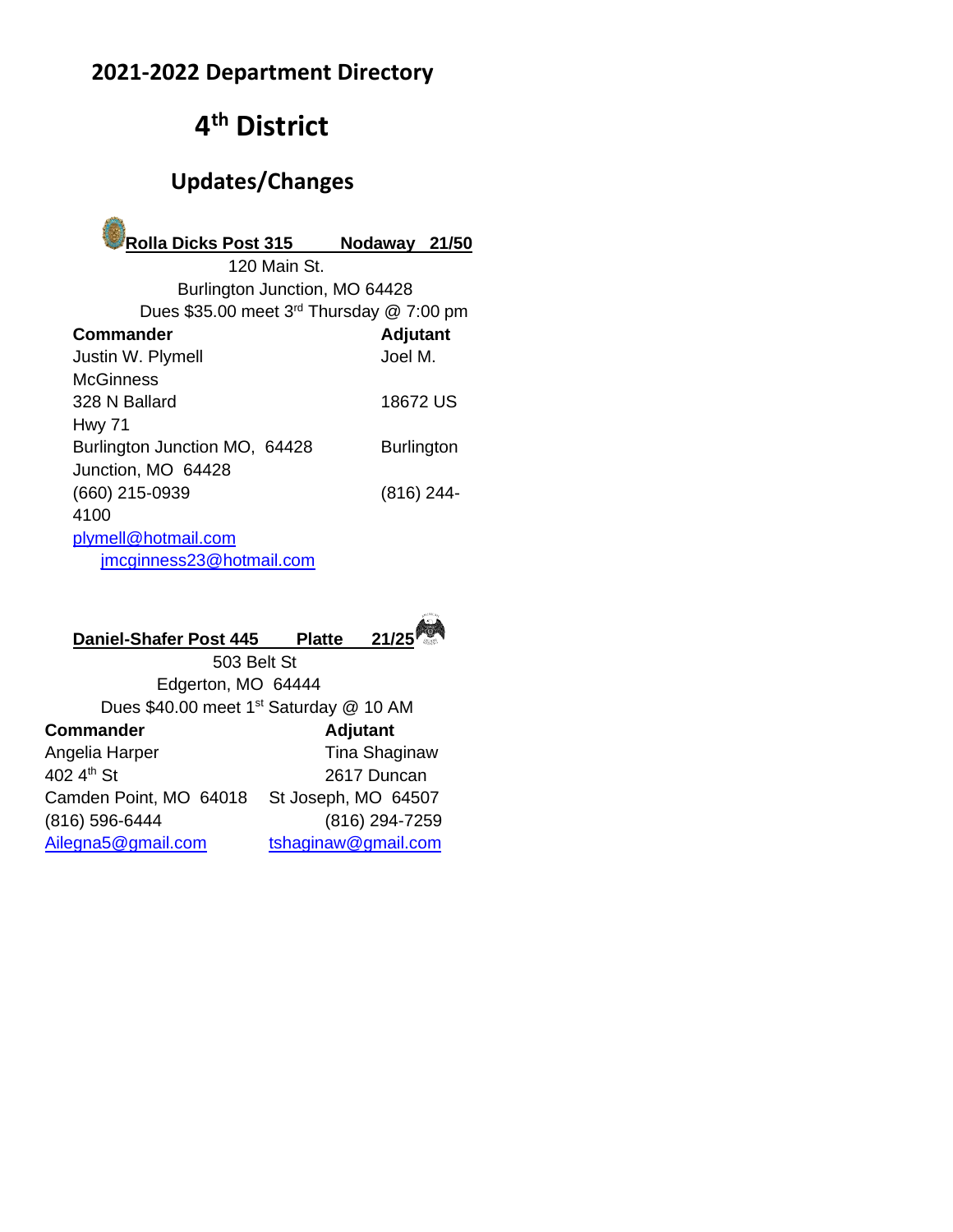# **5 th District**

### **Updates/Changes**

**5 th District Commander Michele Batline,**  5720 Cherry St Kansas City, MO 64110

### **Hickman Mills Memorial Post 598 Jackson 21/87**

| 11600 Blue Ridge Blvd                               |                                |
|-----------------------------------------------------|--------------------------------|
| Kansas City, MO 64134                               |                                |
| Dues \$50.00 meet 3 <sup>rd</sup> Tuesday @ 7:00 pm |                                |
| Commander                                           | Adjutant                       |
| Frank Tipton                                        | Daniel P Saviano               |
| 12613 W 109th St                                    | 6718 Kenwood                   |
| Overland Park, KS 66210                             | Kansas City, MO 64131          |
|                                                     | (816) 787-5403                 |
| لمقام والمتمامات واللقاميا                          | ومرمم المومس @ 200 وام ويليزوه |

[betflt@yahoo.com](mailto:betflt@yahoo.com) [savtech360@gmail.com](mailto:savtech360@gmail.com)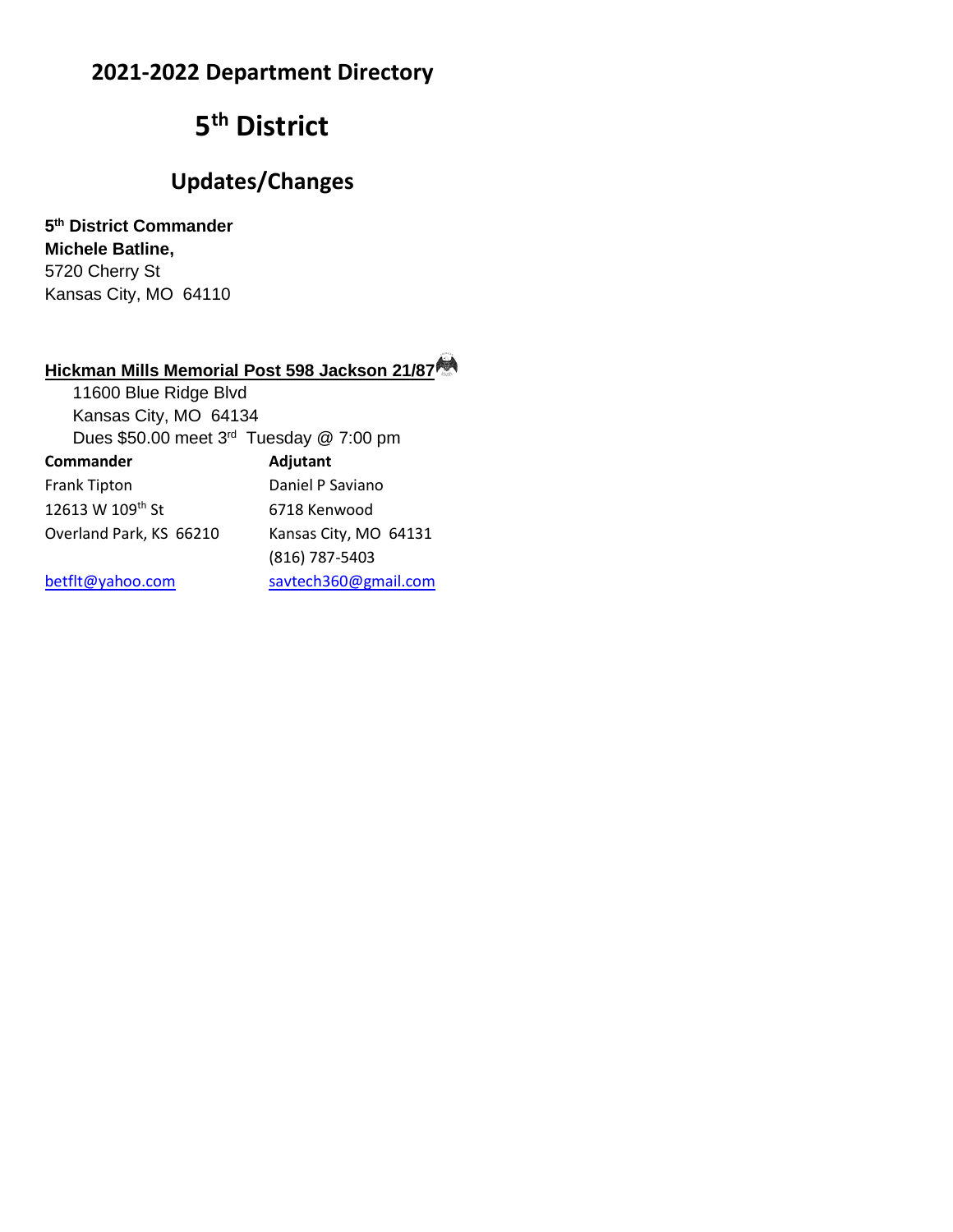# **6 th District**

### **Updates/Changes**

#### **Hurley Lee Spicer Post 42 Cass 21/83**

303 E. Pearl Harrisonville, MO 64701 Dues \$40.00 meet 1<sup>st</sup> Monday @ 6:30 pm Commander Adjutant Chad Burlingame C. (Ted) Turney 1901 Twin Oaks Dr 13506 E 277<sup>th</sup> St Harrisonville, MO 64701-2931 Harrisonville, MO 64701-5206 (816) 260-9950 (913) 221-4528

#### **Ingham-Morgan Post 371 Henry 21/33**

101 W 1st St Urich, MO 64788 Dues \$40.00 meet 1<sup>st</sup> Thursday each month 6:30 pm **Commander Adjutant** Dennis Echols Shannon Sloan 521 NW 1001 Rd 31820 S Green Strip Rd Urich, MO 64788 Creighton, MO 64739 (660) 525-4558 (660) 499-2529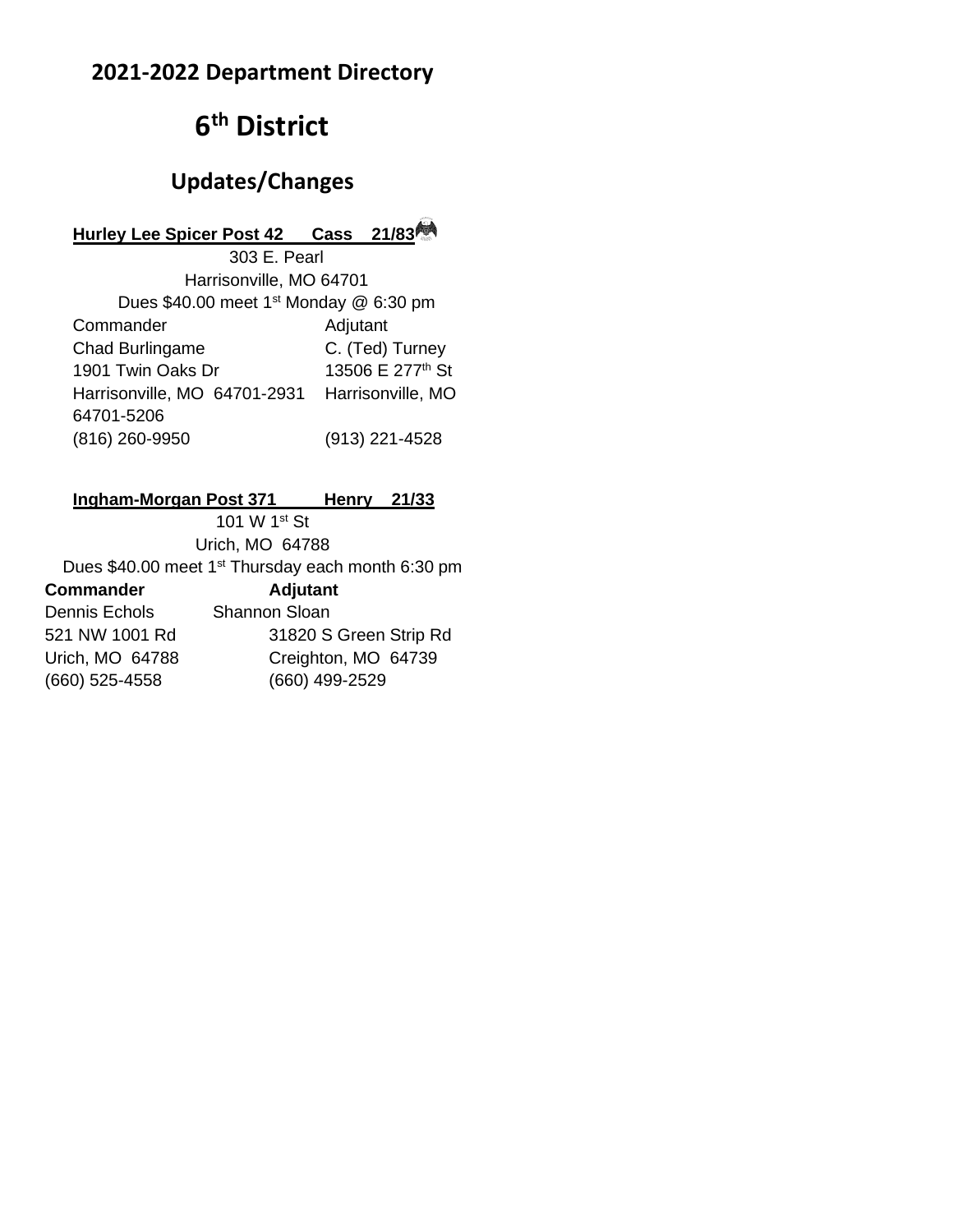# **7 th District**

### **Updates/Changes**

#### **Hickory County Memorial Post 785 Hickory 21/17**

McCarty Senior Center Wheatland, MO 65779 Dues \$33.50 meet 3<sup>rd</sup> Tuesday @ 7:00 pm **Commander Adjutant** Paul I Johnson Curtis L. Gist 17233 Hwy H PO Box 303 Flemington, MO 65650 Wheatland, MO 65779 (417) 770-2495 (417) 282- 6357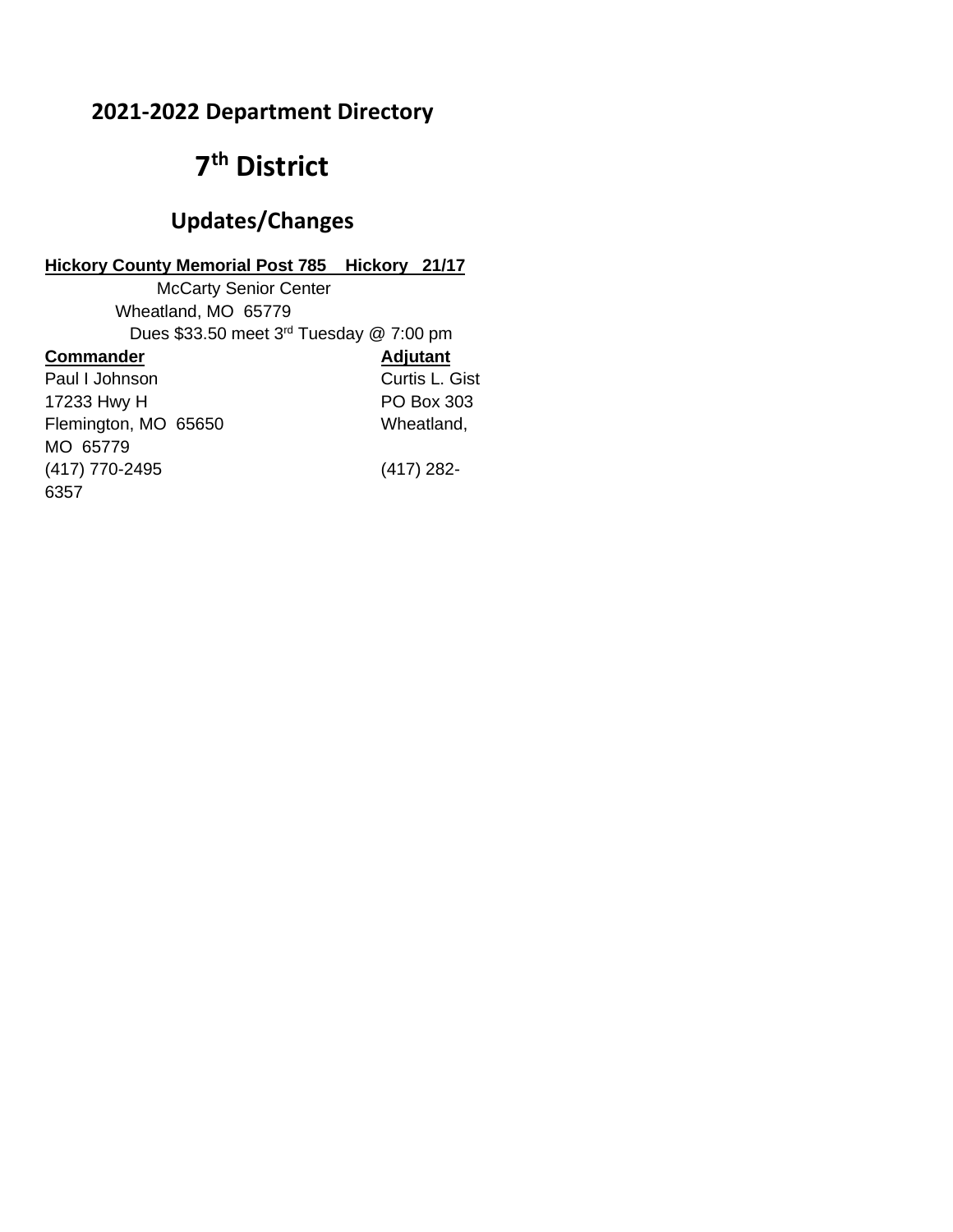# **8 th District**

### **Updates/Changes**

# **Omer M. Goode Post 229 Miller 21/41**

Rock Island Bar 1273 Bagnell Dam Blvd. Lake Ozark, MO 65049 Dues \$40.00 meet 2<sup>nd</sup> Tuesday @ 6:30 pm **Commander**/**Adjutant** Craig Pickett 46 Lake Village Rd. Eldon, MO 65026 (573)216-8254 [Momule1965@gmail.com](mailto:Momule1965@gmail.com)

#### **Tony Jenkins Post 231 Cole 21/4**

Missouri River Regional Library 214 Adams St. Jefferson City, MO 65101 Dues \$35.00 meet 1st Friday @ 5:00 pm **Commander Adjutant**

Carl Smith II Kenneth Sceney 1310 Swifts Hwy G104 12085 County Rd 4001 Jefferson City MO 65109 Holts Summit, MO 65043 (573) 635-2208 [Northo30@yahoo.com](mailto:Northo30@yahoo.com)

#### **Central Missouri Women Veterans Post 1111**

#### **Boone 21/8**

Dues \$40.00 meet upon call

| <b>Commander</b>           | Adjutant          |
|----------------------------|-------------------|
| Amanda French              | <b>Vicki Buss</b> |
| 3516 LaMesa Dr             | 3705 Wayside Dr   |
| Columbia, MO 65211         | Columbia, MO      |
| 65202                      |                   |
| (573) 289-3346             | (573) 808-0478    |
| frenchbabygirl@hotmail.com | bussy@yahoo.com   |

### **2021-2022 Department Directory**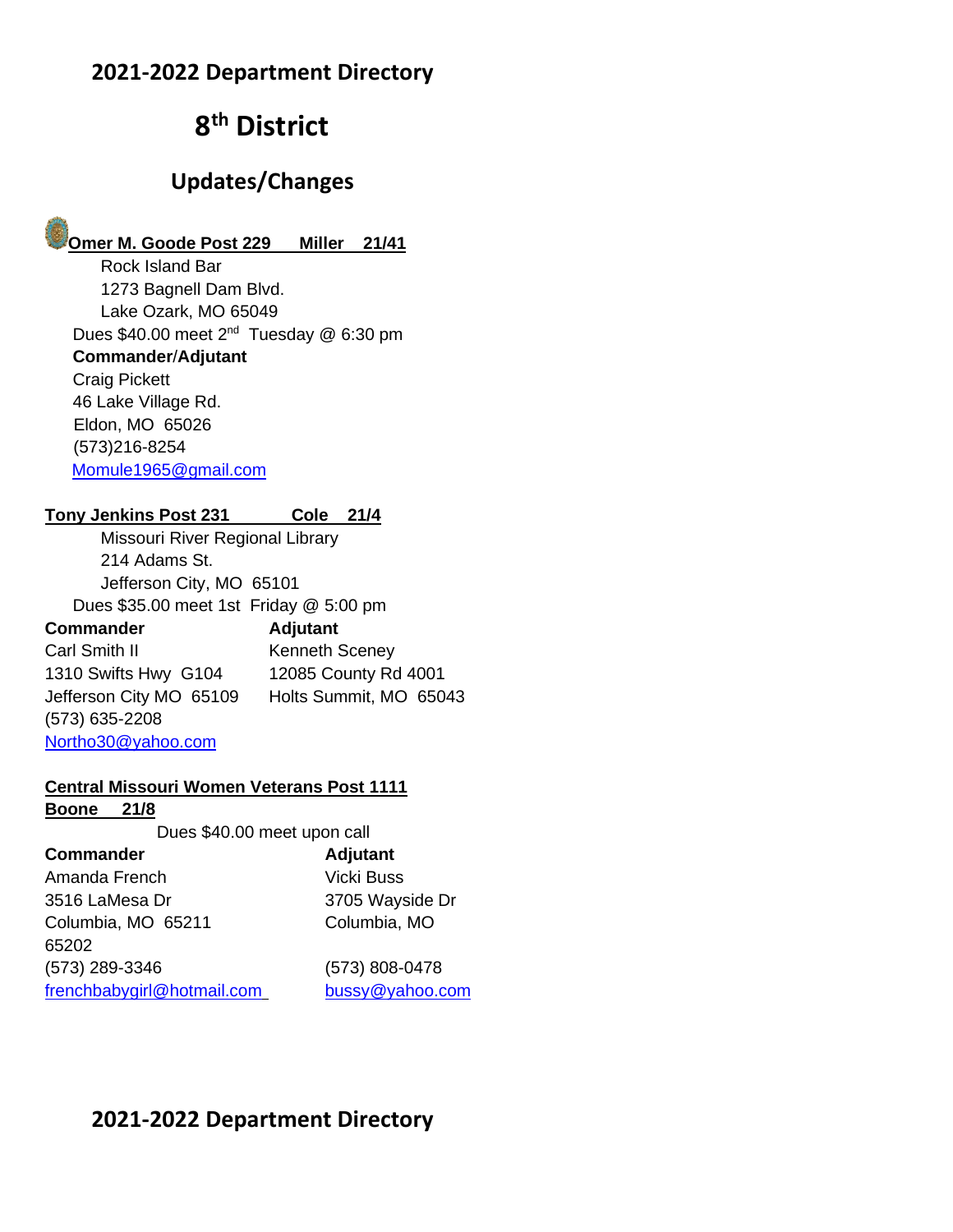# **8 th District**

### **Updates/Changes Cont.**

#### **George Clark Harlan Post 84 Cooper 21/8**

 Otterville Community Building Otterville, MO Dues \$32.50 meet on call  **Commander/Adjutant** Robert L. Holem 901 S Warren Ave Sedalia, MO 65301 (660) 619-6467

#### **Edgar Cole Post 304 Moniteau 21/51**

421 Independence St. Tipton, MO 65081 Dues \$35.00 meet 1<sup>st</sup> Thursday @ 8:30 am Commanders Phone Number 573-821-2953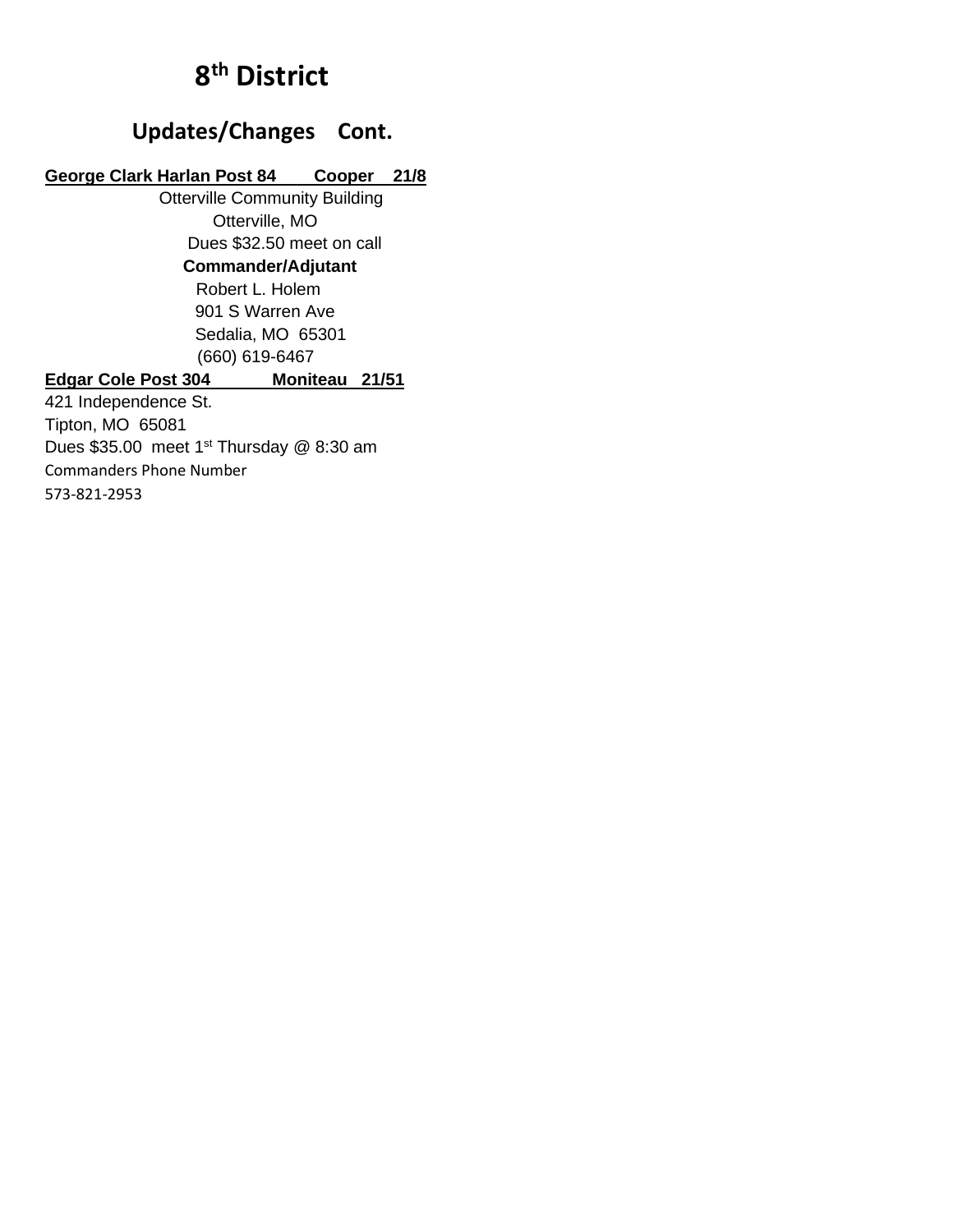# **9 th District**

### **Updates/Changes**

#### **Vogt-Keene-Mintert Post 319 St. Charles 21/9**

| <b>Commander</b>            | Adjutant             |
|-----------------------------|----------------------|
| <b>Richard Simon</b>        | Steve Battelger      |
| 7240 Portage Rd             | 1148 Lancaster Dr    |
| Portage Des Sioux, MO 63373 | St Charles, MO 63301 |
| (636) 899-0119              | (636) 206-5268       |

#### **O'Fallon Post 388 St Charles 21/245**

607 Westridge Dr O'Fallon, MO 63366 (636) 294-5890 Dues 40.00 meet  $4^{\text{th}}$  Monday @ 7:00 pm

| <b>Commander</b>        | Adjutant            |
|-------------------------|---------------------|
| <b>Brett Bemis</b>      | <b>Barry Hardin</b> |
| 1278 Little Big Horn Dr | 18 Alviston Ct      |
| O'Fallon, MO 63366      | O'Fallon, MO 63366  |
| (636) 474-9256          | (636) 978-6245      |
| seanbri@charter.net     |                     |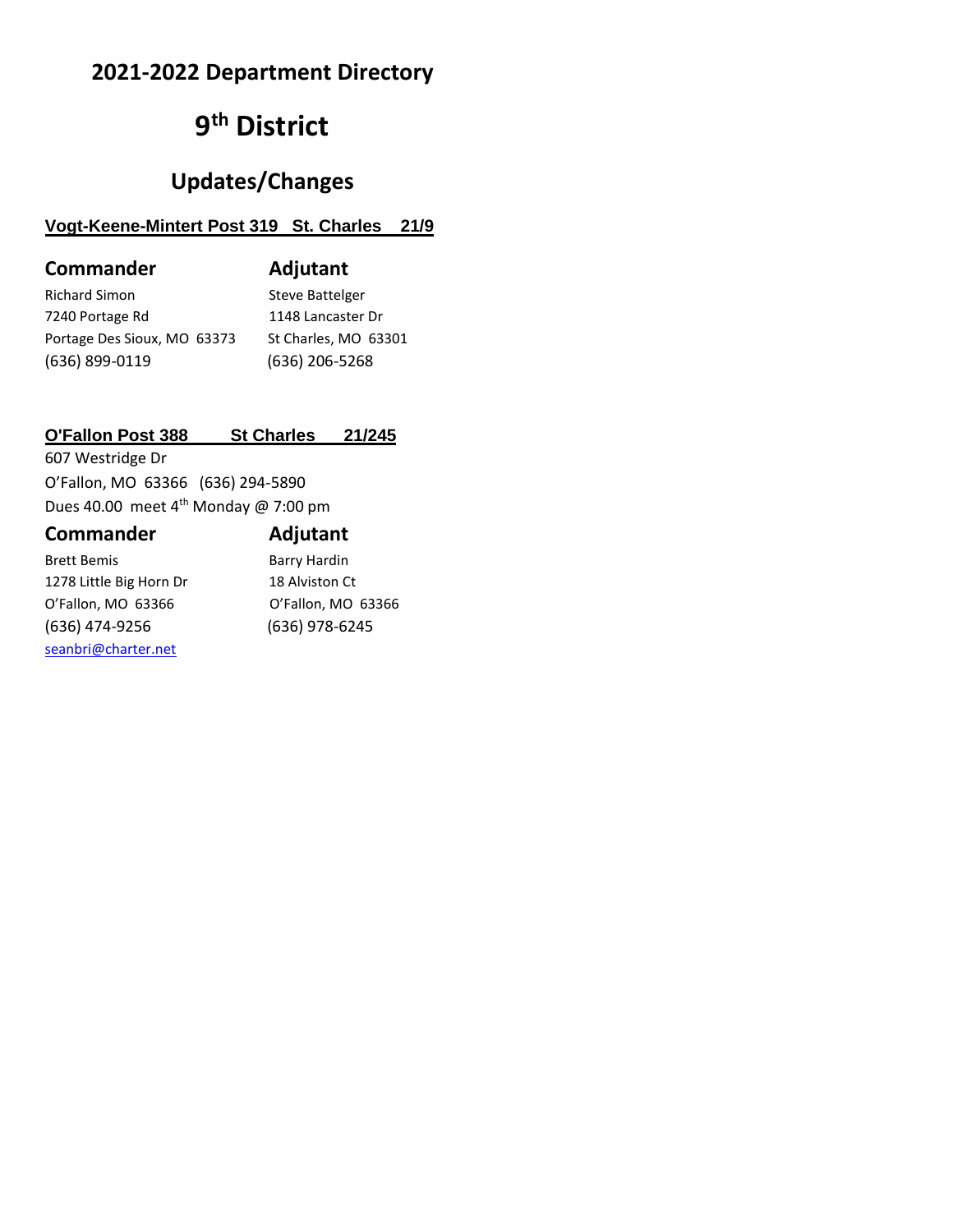# **10th District**

### **Updates/Changes**

#### **Kirkwood Memorial Post 156 St. Louis 21/63**

#### **Commander**

Eric "Rick" Stream 1229 Lockett Ln Kirkwood, MO 63122 (314) 822-0556 [eastream@aol.com](mailto:eastream@aol.com)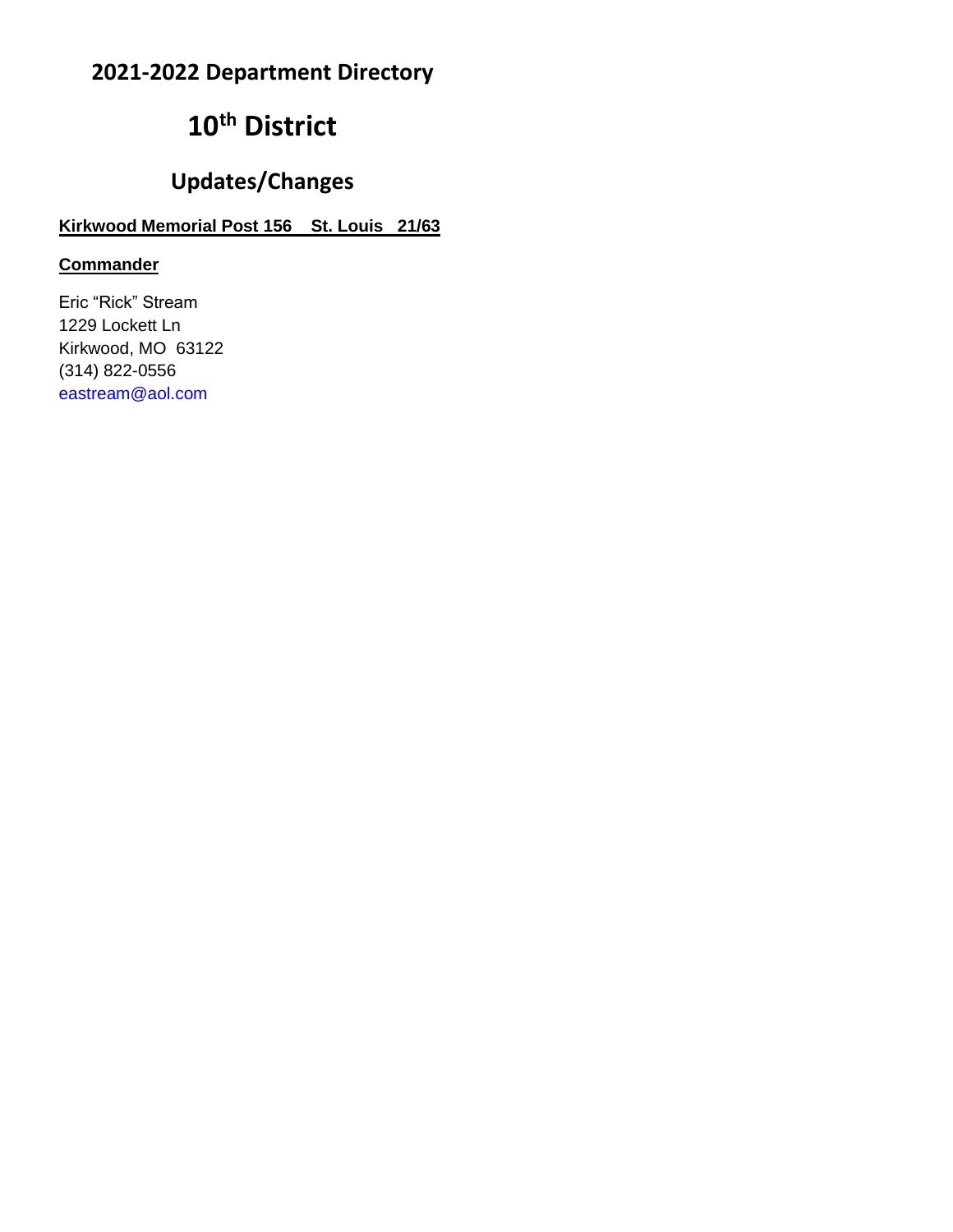# **11/12th District**

### **Updates/Changes**

#### **Frank Diaz Memorial Post 514 St. Louis 21/2**

7107 Michigan Ave St Louis, MO 63111 (314) 351-2232 Dues \$30.00

| Commander           | Adjutant              |
|---------------------|-----------------------|
| Joseph R. Carretero | Eric G Meier          |
| 8144 Parkwood Dr    | 2 Red Sand Ct         |
| St Louis, MO 63123  | Manchester, MO 63011  |
| (314) 610-9785      | (314) 249-0169        |
| Jrcarr1@aol.com     | showmeman58@yahoo.com |

#### **Golden Anniversary Post 555 St. Louis 21/33**

5902 Morgan Ford Rd. St. Louis, MO 63116 Dues \$33.00 meet 3<sup>rd</sup> Thursday @ 6:30 pm **Adjutant Email Address** Dana R. Kuhn [Dgr4852@gmail.com](mailto:Dgr4852@gmail.com)

#### **Fred W. Stockham Post 4 St. Louis 21/40**

 405 Washington Ave St. Louis, MO 63102 (314) 231-7220 Dues \$40.00 meet each Friday @ 11:30 an **Commander Adjutant** Thomas J. Williams Sr **Judith R. Hanses** 1005 Northwestern Ave 6700 Eichelberger St Fairview Heights, IL 62208 St Louis, MO 63109-3314 (314) 479-2331 (314) 481- 2954/(314) 330-0127 [t.cheif@aol.com](mailto:t.cheif@aol.com) [j.hanses@sbcglobal.net](mailto:j.hanses@sbcglobal.net)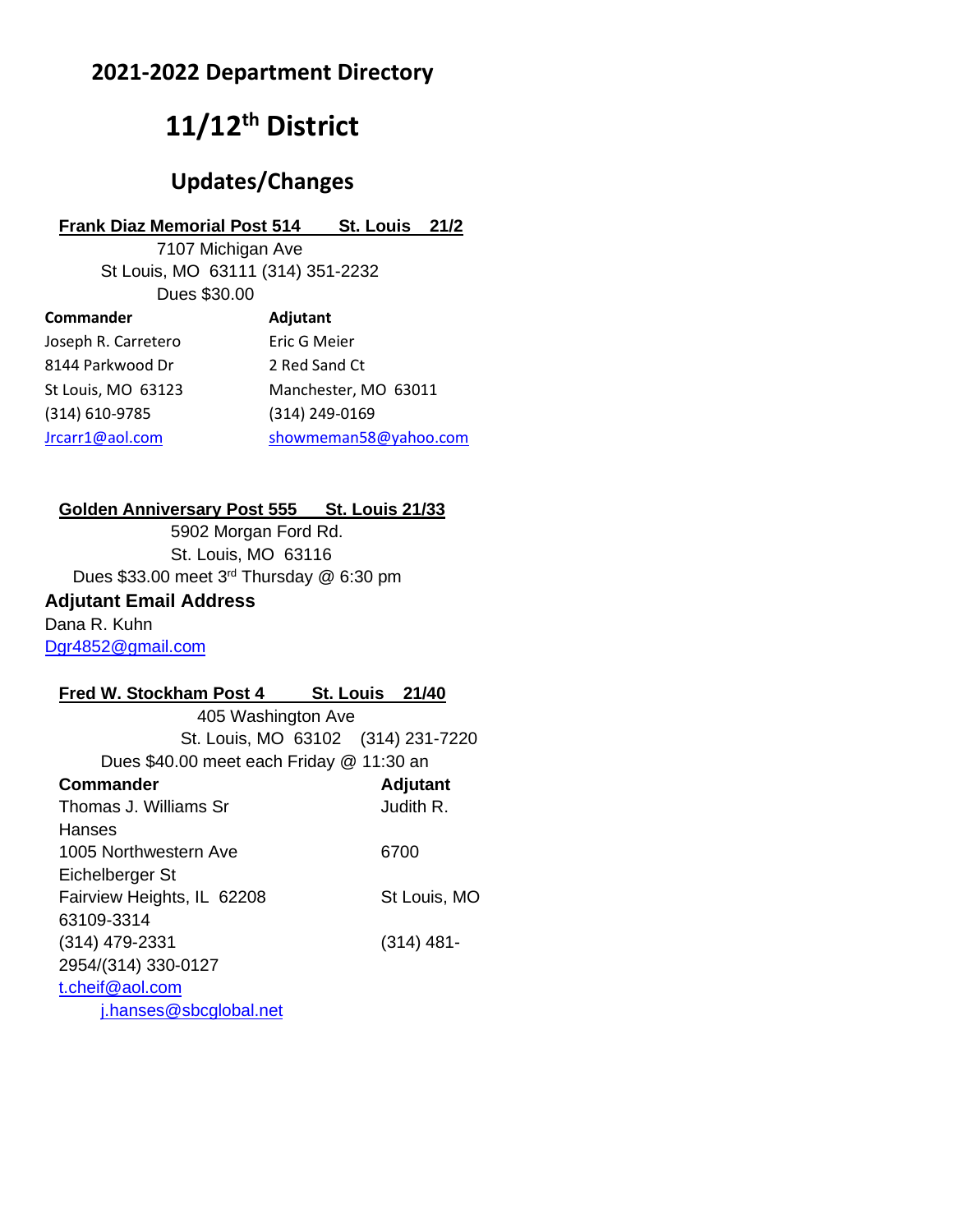# **13th District**

### **Updates/Changes**

### **Medford McClanahan Post 248 Madison 21/44**

### **Adjutant**

Catherine L. Melby 1272 S Deer Trail Fredericktown, MO 63645 (573) 783-5763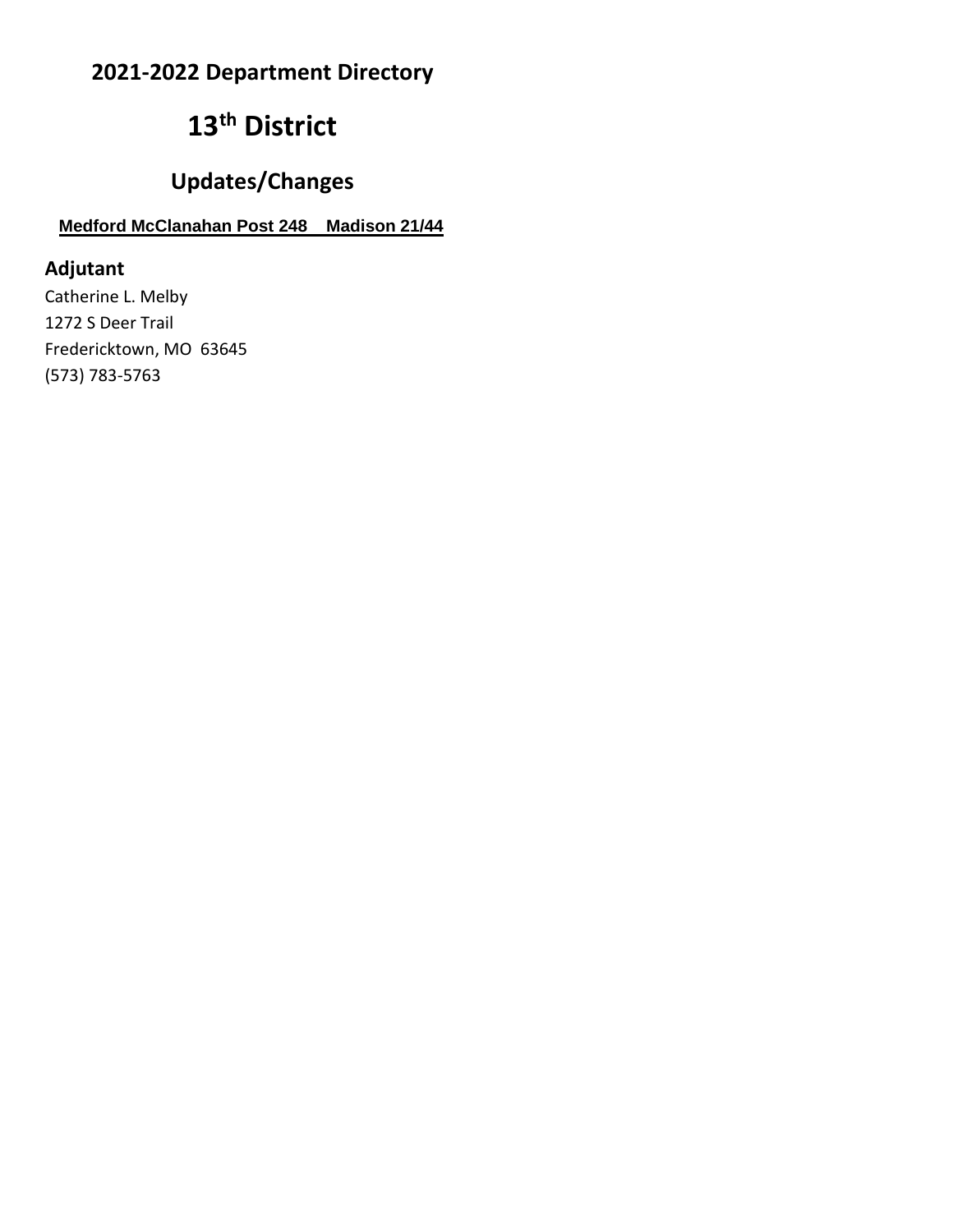# **14th District**

### **Updates/Changes**

**Phone number update**

#### **14th District Commander Kevin McMeel 573-225-3424**



 Highway 62 West/PO Box 17 Campbell, MO 63933 (573) 246-2885 Dues \$35.00 meet  $2^{nd}$  Thursday @ 7:00 pm

#### **Commander Adjutant**

| Steven J. Pace     | Clayton Judd       |
|--------------------|--------------------|
| 811 W Martin Ave   | 905 W Martin Ave   |
| Campbell, MO 63933 | Campbell, MO 63933 |
| (479) 409-5629     | (573)281-5629      |
|                    |                    |

[sfcpace@yahoo.com](mailto:sfcpace@yahoo.com)

#### **Marchbanks-Main Post 333 Carter 21/20**

706 Main St Van Buren, MO 636965 Dues \$22.50 meet  $1<sup>st</sup>$  Thursday @ 6:00 pm

| <b>Commander</b> |  |
|------------------|--|
|------------------|--|

#### **Commander Adjutant**

Robert W. Parsons John O Gipson PO Box 111 415 Carter 136 Van Buren, MO 63965 Van Buren, MO 63965 (573) 323-4732 (573)870-0900

[Johnny822@outlook.com](mailto:Johnny822@outlook.com)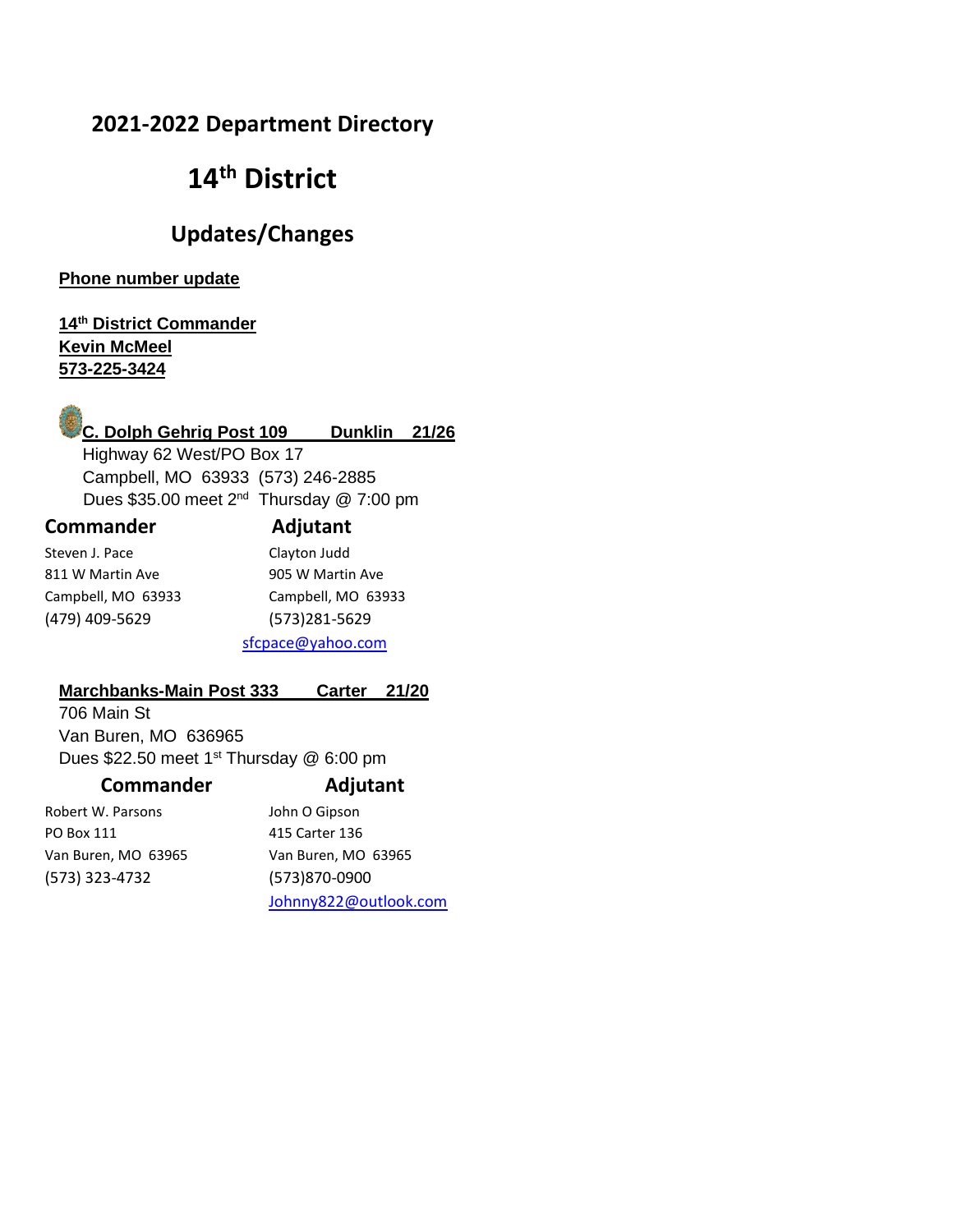# **14th District**

### **Updates/Changes Continued**

# **Kenady-Hanks Post 59 Stoddard 21/50**

620 West Oak Dexter, MO 63841 Dues \$35.00 meet 1<sup>st</sup> Thursday @ 6:00 pm

#### **Commander Adjutant**

Tony Curran 11162 One Mile Rd Dexter, MO 63841 (573) 820-1138 [1armysgt@sbcglobal.net](mailto:1armysgt@sbcglobal.net)

### **Altenthal-Joerns Post 158 Cape Girardeau**

#### **21/313**

319 N. High St. Jackson, MO 63755 (573) 243-9158 Dues \$37.50 meet 2<sup>nd</sup> Tuesday @ 7:00 pm

#### **Commander**

Richard Sparks 1583 Spring House CV Millersville, MO 63766 573-204-0312 sparksr@missouri.edu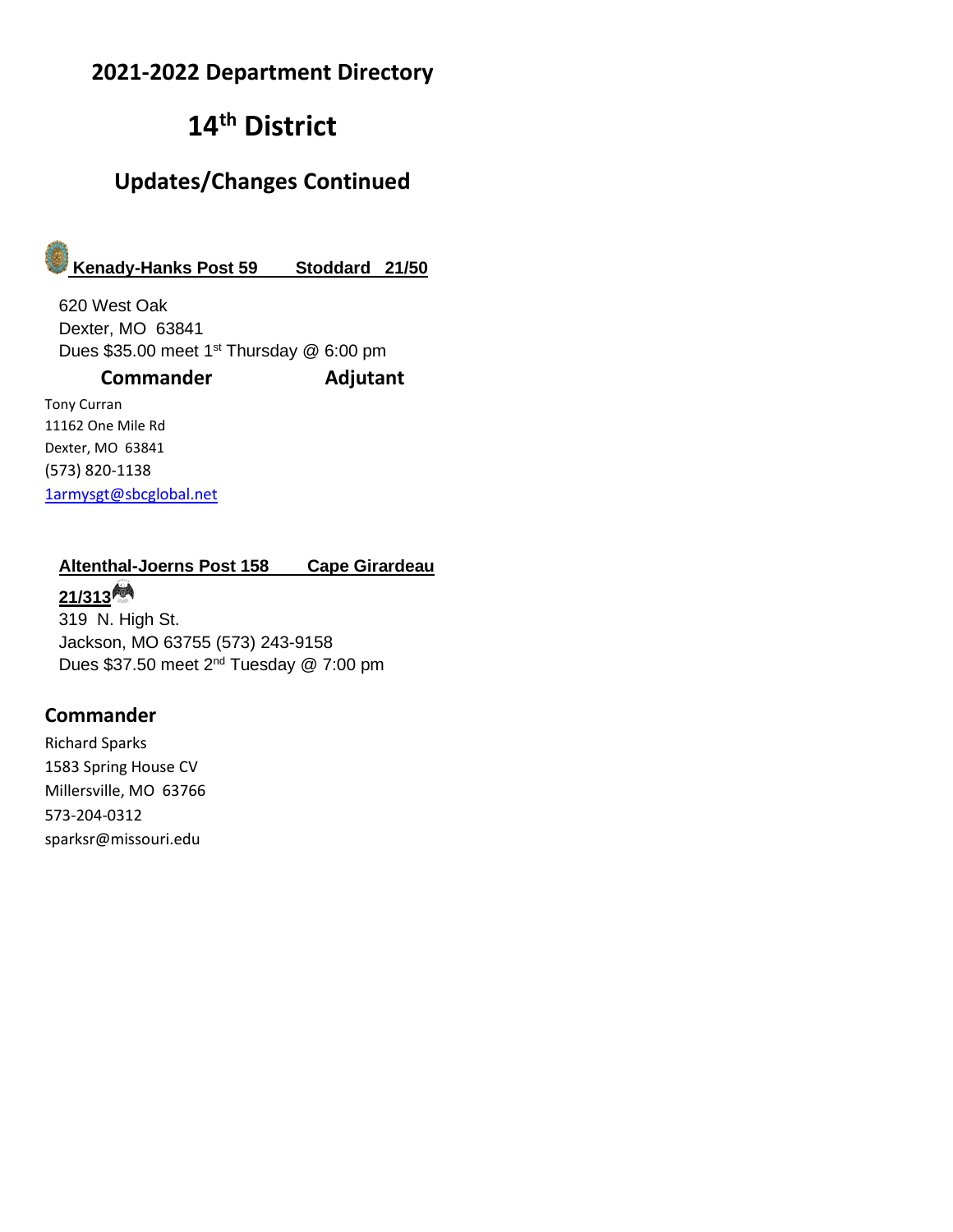## **15th District**

### **Updates/Changes**

#### **Address Correction**

#### **District Adjutant**

William "Bill" Herford 602 Wisteria Ln, Carl Junction, MO 64834 (417) 540-9269 [welderbillcert@yahoo.com](mailto:welderbillcert@yahoo.com)

#### **Edwin W. Wiggins Post 9 Jasper 21/33**

| 407 S. Garrison                                      |                  |
|------------------------------------------------------|------------------|
| Carthage, MO 64836                                   |                  |
| Dues \$35.00 meet 3 <sup>rd</sup> Thursday @ 7:00 pm |                  |
| <b>Commander</b>                                     | <b>Adjutant</b>  |
| Jerry Chapman                                        | Jerry D. Murphey |
| <b>PO Box 261</b>                                    | 1021 Ash         |
| Jasper, MO 64755                                     | Carthage, MO     |
| 64836                                                |                  |
| (417) 423-0096                                       | (417) 674-1906   |

#### **Clyde R. Burdick Post 163 Newton 21/67**

| <b>Commander</b> | Adjutant             |
|------------------|----------------------|
| Mike Birthelmer  | <b>Charles Arnce</b> |
| 603 Willow Ln    | 2712 Laramie Ln      |
| Neosho, MO 64850 | Neosho, MO 648       |
| (502) 220-8485   | (417) 592-2948       |

#### **Hubert H. Kleiboeker Post 419 Lawrence 21/39**

MO 64850

Community Building Freistatt, MO 65654 Dues \$35.00 meet 2nd Monday @ 6:00pm

#### **New Adjutant**

Nathan L. Garner 13355 LAW 2181 Verona, MO 65769 (417) 229-3566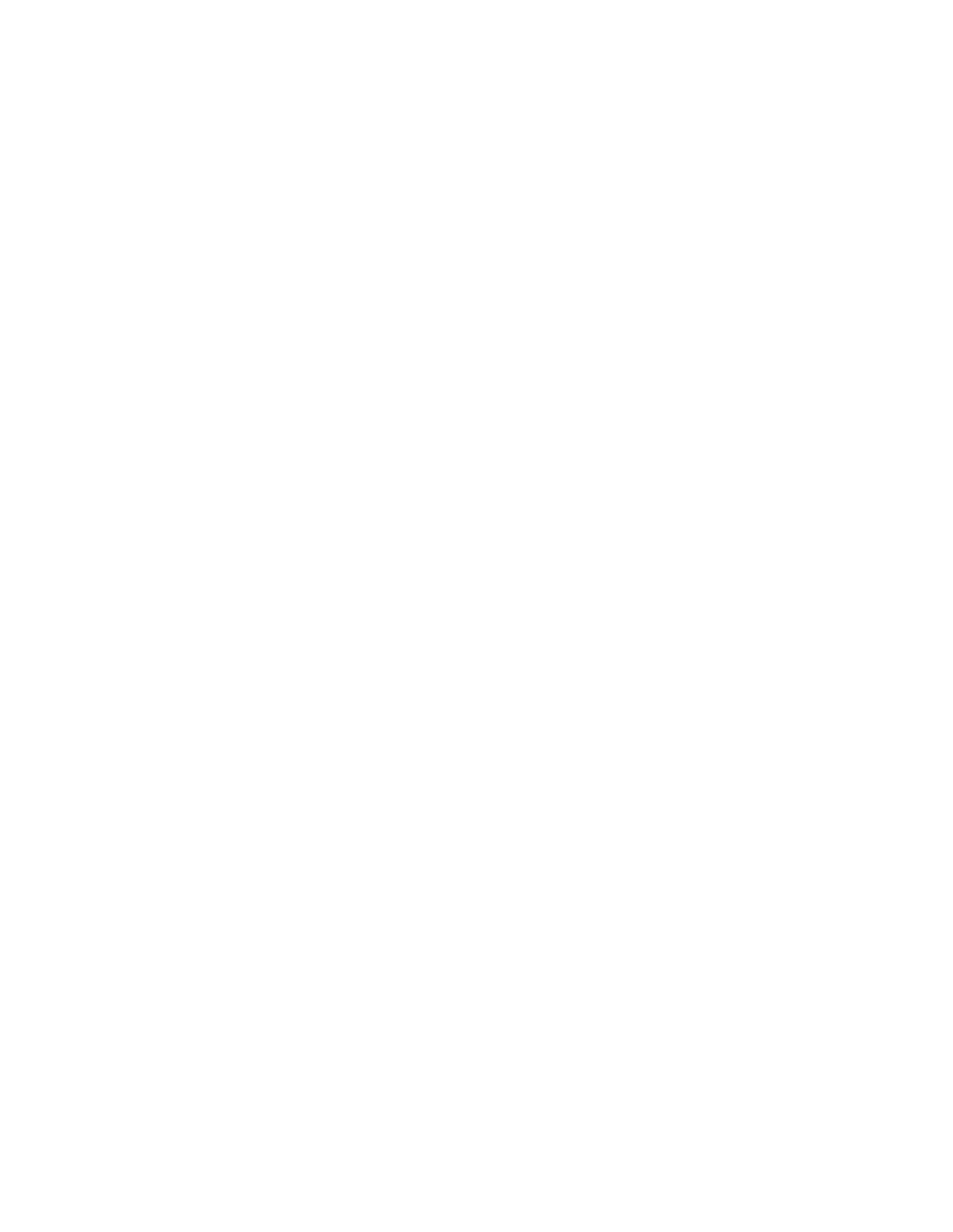# **16th District**

### **Updates/Changes**

#### **James H. Doolittle Memorial Post 780**

**Phelps 21/9** 380 Eisenhower St, Newburg, MO 65550 Dues \$35.00 meet 3<sup>rd</sup> Monday @ 7:00 pm **Commander Adjutant**

| Lynn Richardson        | Paul Rusinko          |
|------------------------|-----------------------|
| 13300 County Road 7590 | PO Box 279            |
| Newburg, MO 65550      | Newburg, MO 65550     |
| (573) 528-2483         | (573) 578-8819        |
| Zippygirl@aol.com      | rusinko2425@gmail.com |

#### **Elmer O Sellers Post 45**

**Commander Address** Roscoe Griffin 7599 Coon Creek Hartville, MO 65667

#### **Stratton-Rector Post 214 Laclede 21/7**

Phillipsburg Presbyterian Church 115 Rt 66 Phillipsburg, MO 65722 Dues \$25.00 meet 4<sup>th</sup> Thursday @ 7:00 pm

#### **Commander Adjutant**

Lloyd Oberbeck James Potter 117 Rt 66 17199 New Castle Rd Phillipsburg, MO 65722 Phillipsburg, MO 65722

#### **William C. Anderson Memorial Post 331**

**Pulaski 21/275** 484 N Outer Rd. St. Robert, MO 65584 Dues \$40.00 meet 4 th Tuesday @ 6:00 pm (573) 336-4653 **Adjutant Marilyn Mondloch 13400 Holden Ln Dixon, MO 65459 (573) 433-0560**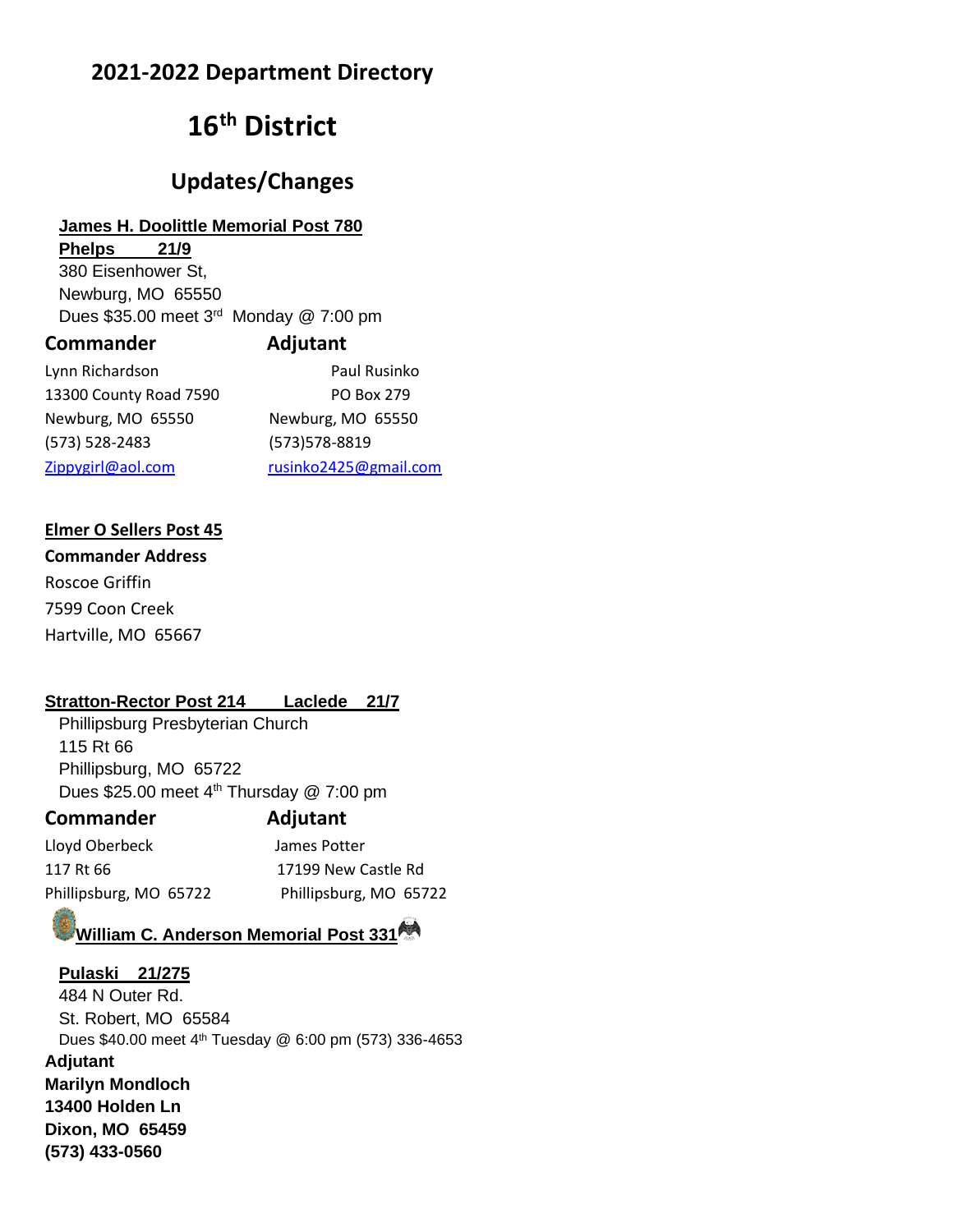# **16th District**

# **Updates/Changes Continued**

#### **New Mailing Address**

Kaffenburger – Williams Post 43 PO Box 450 Lebanon, MO 65536